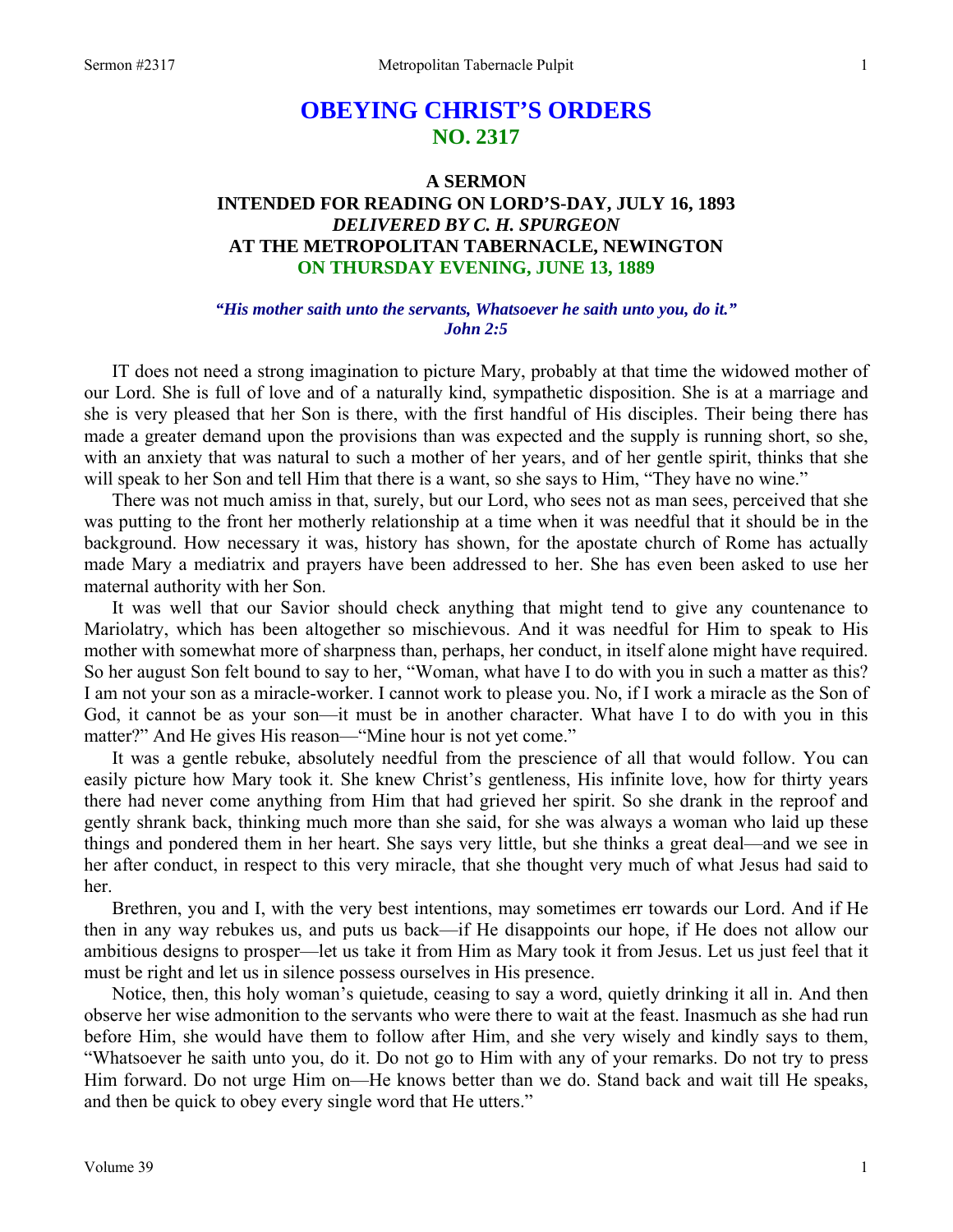Beloved, I wish that when we have learned a lesson, we would try to teach it. Sometimes our Master gives us a sharp word all to ourselves and we would not tell anybody else what He has said. In our private communions, He has spoken to our conscience and to our heart—and we need not go and repeat that, as Mary did not.

But having learned the lesson well, let us then say to our next friend, "Do not err as I have done. Avoid the rock on which I struck just now. I fear that I grieved my Lord. My sister, I would not have you grieve Him. My brother, I would try to tell you just what to do that you may please Him in all things." Do you not think that we would minister to mutual edification if we did that? Instead of telling the faults of others, let us extract the essence from the discoveries which we make of our own errors and then administer that as a helpful medicine to those who are round about us.

This holy woman must have spoken with a good deal of power. Her tone must have been peculiarly forcible and her manner must have made a great impression upon the servants, for you notice that they did exactly what she told them. It is not every servant who will let a guest come into the house and set up to be mistress.

But so it was when she spoke to those servants, with her deep, earnest tones, as a woman who had learned something that she could not tell, but who yet, out of that experience, had extracted a lesson for others. She must have spoken with a wonderful melting force when she said to them, "Whatsoever he saith unto you, do it." And they were all looking on with awe after she had spoken, drinking in her message to them as she had drunk in the message of the Lord.

Now I want tonight to try to teach that lesson to myself and to you. I think that our own experience goes to show us that our highest wisdom, our very best prosperity, will lie in our cautiously keeping behind Christ and never running before Him, never forcing His hand, never tempting Him, as they did who tempted God in the wilderness, prescribing to Him to do this or that, but in holy, humble obedience, taking these words as our life motto henceforth, "Whatsoever he saith unto you, do it." I will handle my text in this way—First, *What*? Secondly, *Why*? Thirdly, *What then*?

**I.** WHAT IS IT THAT WE ARE HERE BIDDEN TO DO?

In a word, it is to *obey*. You who belong to Christ and are His disciples, take heed to this word of exhortation, "Whatsoever he saith unto you, do it."

I want you to notice, first of all, that these words were spoken, not to the disciples of Christ, but to the servants who, in the Greek, are here called *diakonois*, the persons who were brought in to wait at the table and to serve the guests. I know not whether they were paid servants, or whether they were friends who kindly volunteered their services, but they were the waiters at the feast. They were not told to leave their master. They were not told to give up their avocation as waiters. They were servants and they were to continue servants, but still, for all that, they were to acknowledge Christ as their Master without casting off their obedience to the governor of the feast.

Mary does not say to these people, "Put down those pots, leave off carrying those dishes." But while they continue to do what they were doing, she says to them, "Whatsoever he saith unto you, do it." I thought that point was well worthy of our notice, that these servants, still abiding as they were, yet were to render obedience to Christ.

That obedience, in the first place, would be *prepared obedience*. Mary came to get their minds ready to do what Christ should bid them. No man will obey Christ on a sudden and keep on doing so. There must be a weighing, a considering. There must be a thoughtful, careful knowledge of what His will is, and a preparedness of heart, that whatever that will may be, as it is known so it shall be done.

At first these servants did nothing. The guests wanted wine but the servants did not go to Jesus and say, "Master, wine is needed." Nay, but they waited until He bade them fill the waterpots with water and then they filled them to the brim. But they did nothing till He bade them.

A great part of obedience lies in *not doing*. I believe that, in the anxiety of many a trembling heart, the very best faith will be seen in not doing anything. When you do not know what to do, do nothing, and doing nothing, my brethren, will be found to be sometimes the very hardest work of all. In the case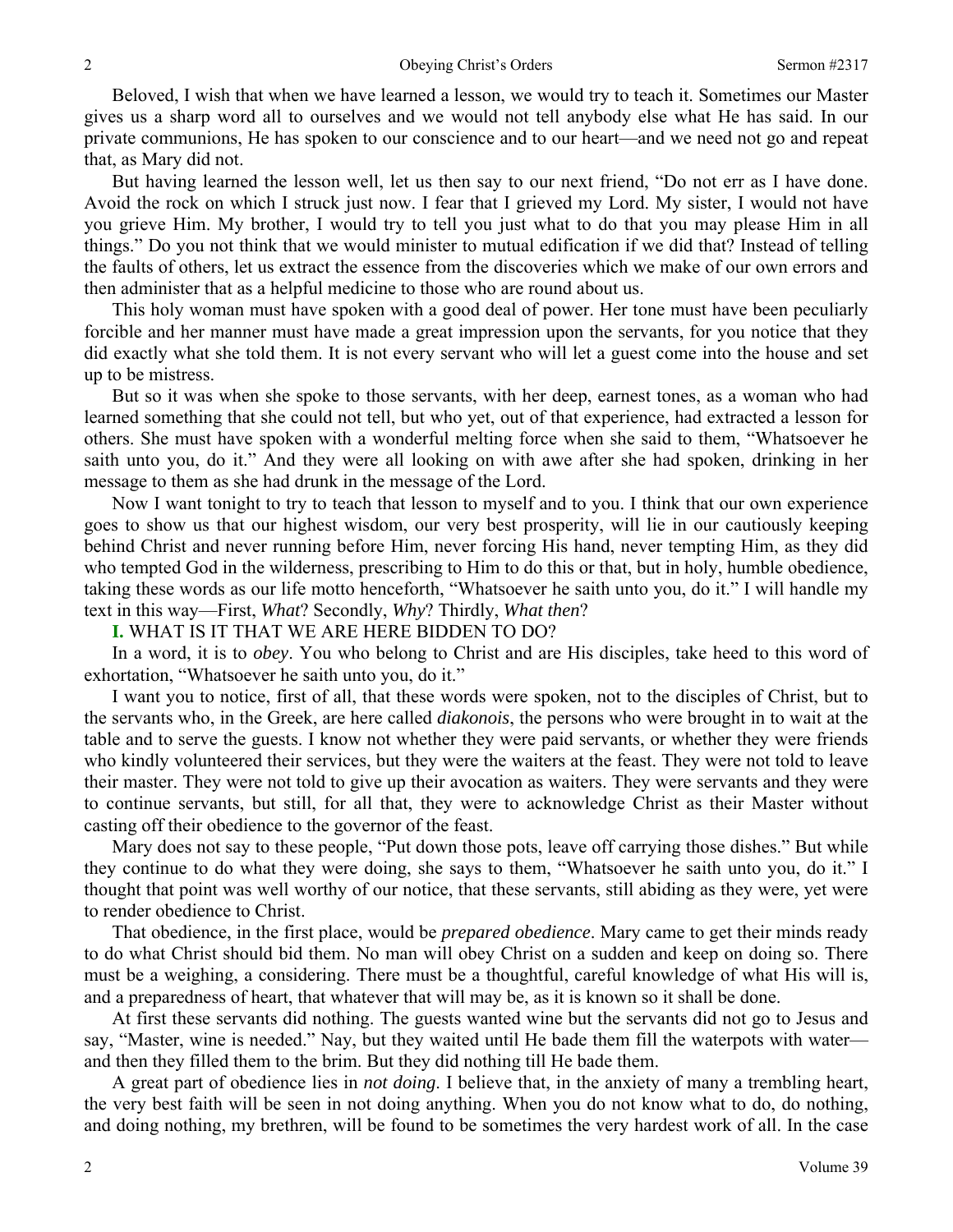#### Sermon #2317 **Obeying Christ's Orders** 3

of a man in business who has come into a difficulty, or of a sister with a sick child, or a sick husband, you know the impulse is to do something or other. If not the first thing that comes to hand yet we feel that we must do something*.* And many a person has aggravated his sorrow by doing something, when, if he had bravely let it alone, believingly left it in God's hand, it would have been infinitely better for him.

"Whatsoever he saith unto you, do it." But do not do what every whim or fancy in your poor brain urges you to do. Do not run before you are sent. They who run before God's cloud will have to come back again—and very happy they will be if they find the way back again. Where Scripture is silent, be you silent. If there is no command, you had better wait till you can find some guidance. Blunder not on with a headlong anxiety, lest you tumble into the ditch. "Whatsoever he saith unto you," do that, but until He speaks, sit you still. My soul, be patient before God and wait until you know His bidding!

This prepared obedience was to be the obedience of the spirit, for obedience lies mainly there. True obedience is not always seen in what we do or do not do, but it is manifest in the perfect submission to the will of God, and the strong resolve that saturates the spirit through and through, that what He bids us we will do.

Let your obedience, in the next place, be *perfect obedience*. "Whatsoever he saith unto you, do it." It is disobedience, and not obedience, which prompts us to select from the commands of Christ which ones we care to obey. If you say, "I will do what Christ bids me as far as I choose," you have in fact said, "I will not do what Christ bids me, but I will do what I please to do." That obedience is not true which is not universal.

Imagine a soldier in the army who, instead of obeying every command of his captain, omits this and that, and says that he cannot help it, or that he even means to omit certain things. Beloved, take heed of throwing any precept of your Lord upon the dunghill. Every word that He has spoken to you is more precious than a diamond. Prize it. Store it up. Wear it. Let it be your ornament and your beauty. "Whatsoever he saith unto you, do it," whether it relates to the church of God and its ordinances, or to your walk out of doors among your fellow men, or to your relationship in the family, or to your own private service for the Lord. "Whatsoever."

See, there are to be no trimmings here, no cutting off of certain things, "Whatsoever he saith unto you, do it." Breathe this prayer at the present moment, "Lord, help me to do *whatsoever* You have said! May I have no choice. May I never let my own will come in to interfere, but if You have told me do anything, enable me to do it, whatever it may be!"

This obedience, then, being prepared and perfect, is to also be *practical obedience—*"Whatsoever he saith unto you, do it." Do not think about it, especially for a very long time, and then wait until it is more impressed upon you, or till there is a convenient season. "Whatsoever he saith unto you, *do it*."

One of the great evils of the times is that of deliberating about a plain command of Christ and asking, "What will be the result of it?" What have you to do with results? "But if I follow Christ in all things, I may lose my position." What have you to do with that? When a soldier is told to go up to the cannon's mouth, he is very likely to lose his "position" and something else, but he is bound to do it. "Oh, but I might lose my opportunities of usefulness!" What do you mean? That you are going to do evil that good may come? That is what it comes to. Will you really, before God, look that matter in the face? "Whatsoever he saith unto you, do it." At any expense, at any risk, do it.

I have heard some say, "Well, I do not like doing things in a hurry." Very well, but what says David? "I made haste, and delayed not—to keep thy commandments." Remember that we sin every moment that we delay to do anything commanded by Christ. Whether every moment of delay is a fresh sin, I cannot say, but if we neglect any command of His, we are living in a condition of perpetual sinning against Him—and that is not a desirable position for any of Christ's disciples to live in.

Beloved, "Whatsoever he saith unto you, *do it*." Do not argue against it and try to find some reason for getting off it. I have known some believers who have not liked to have certain passages of Scripture read at the family altar, because they have rather troubled their consciences. If there is anything in the Bible that quarrels with you, you are wrong—the Bible is not. Come to terms with it at once and the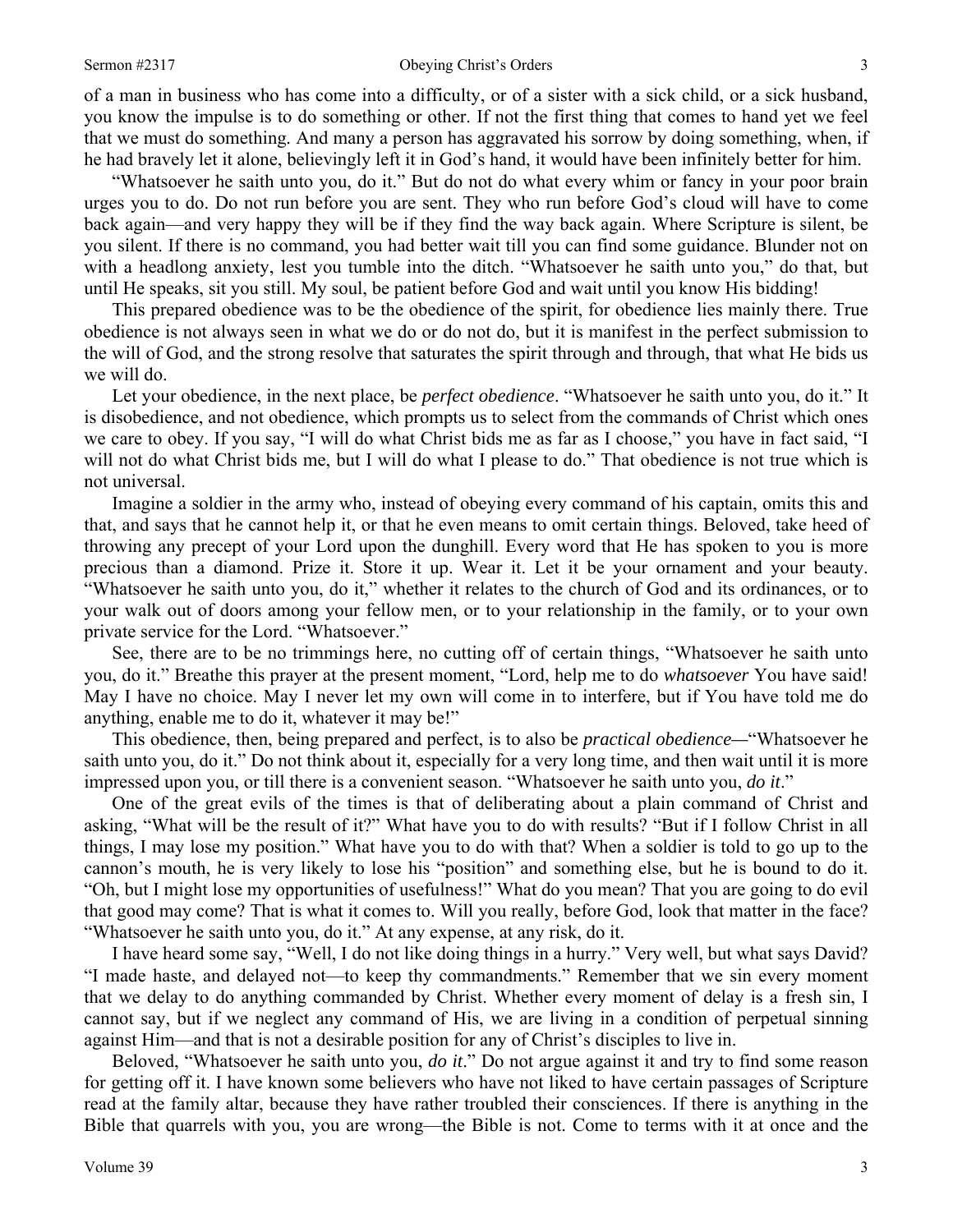only terms will be obey, obey, obey your Lord's will. I am not holding this up to you as a way of salvation—you know I should never think of doing that. I am speaking to those of you who are saved. You are Christ's servants, His saved ones, and now you have come to the holy discipline of His house and this is the rule of it, "Whatsoever he saith unto you, do it."

Do it practically. Have we not been talking too much about what should be done by our friends, or observing what others do not do? Oh, that the Spirit of God would come upon us that our own walk might be close with God, our own obedience be precise and exact, our own love to Christ be proved by our continual following in His steps! Ours should be practical obedience.

It must also be *personal obedience—*"Whatsoever he saith unto you, do it." You know how much there is done by proxy nowadays. Charity is done so. A is in a great deal of need, B hears of it, and is very sorry indeed, and so he asks C to come and help him. And then he goes to bed and feels that he has done a good thing.

Or else when A has told his story to B, B looks out to see if there is some Society that will help him, although he never subscribes to the Society, because he does not think of doing that. His part is just to pass A on to C, or to the Society, and having done that, he feels satisfied. Do you wish the Savior to say, in the last great day, "I was an hungred, and ye sent Me to somebody else," or "I was thirsty, and you directed Me to the parish pump for a drink"? Nothing of the kind. We must do something personally for Christ.

So is it in the matter of endeavoring to win souls to Christ. There is nothing like personally speaking to people, button-holing them, looking them in the eye, talking your own personal experience over with them, and pleading with them to fly to Christ for refuge. Personal obedience is what is wanted. If one of these persons who were waiting had said, when the command had come from Christ to fill the waterpots, "John, you go and do that. William, you go and do that"—he would not have followed out Mary's command "Whatsoever he saith unto *you*, do it."

Do I touch the conscience of anybody here? Well, if so, from this time forth cease to be a servant of God by proxy, lest you be saved by proxy, and to be saved by proxy will be to be lost. But do you trust Christ for yourself, and then serve Him for yourself, by His own mighty grace, "Whatsoever he saith unto you, do it."

It must also be *prompt obedience*. Do it at once—delay will take the bloom from the obedience. "Whatsoever he saith unto you," stand ready to obey. The moment that the command "March," is given to the soldier, he marches. The moment a command comes to your heart and you see it to be really in the Word of God, do it. Oh, the murdered resolutions that lie round about most men's lives! What they would have done, what they could have done, if they had but done it, but they have been building castles in the air, imagining lives they would like to lead, and not actually doing Christ's commands. Oh, for a prompt, personal, practical service to the Lord Jesus Christ!

And in our case it is to be *perpetual obedience*. Mary said to these waiters, "Whatsoever he saith unto you, do it." "Keep on doing it, not only the first thing He says, but whatsoever He says unto you. As long as this feast lasts and He is here, do what my Son commands you." So, beloved, as long as we are in this world, until life's latest hour, may the Holy Ghost enable us to do just what Jesus bids us do! Can you say, my brethren and sisters,

#### *"Jesus, I my cross have taken, All to leave, and follow Thee"?*

Is it your wish that until you enter into His rest, you should always bear His yoke and follow His footsteps? Temporary Christians are not Christians. Those who ask for furlough from this divine service have never entered it. We have put on our regiments never to take them off.

As certain old knights in times of war slept in their armor, and had the lance and shield always ready to hand, so must the Christian be, from this time forth and forever. "Ours not to reason why," ours not to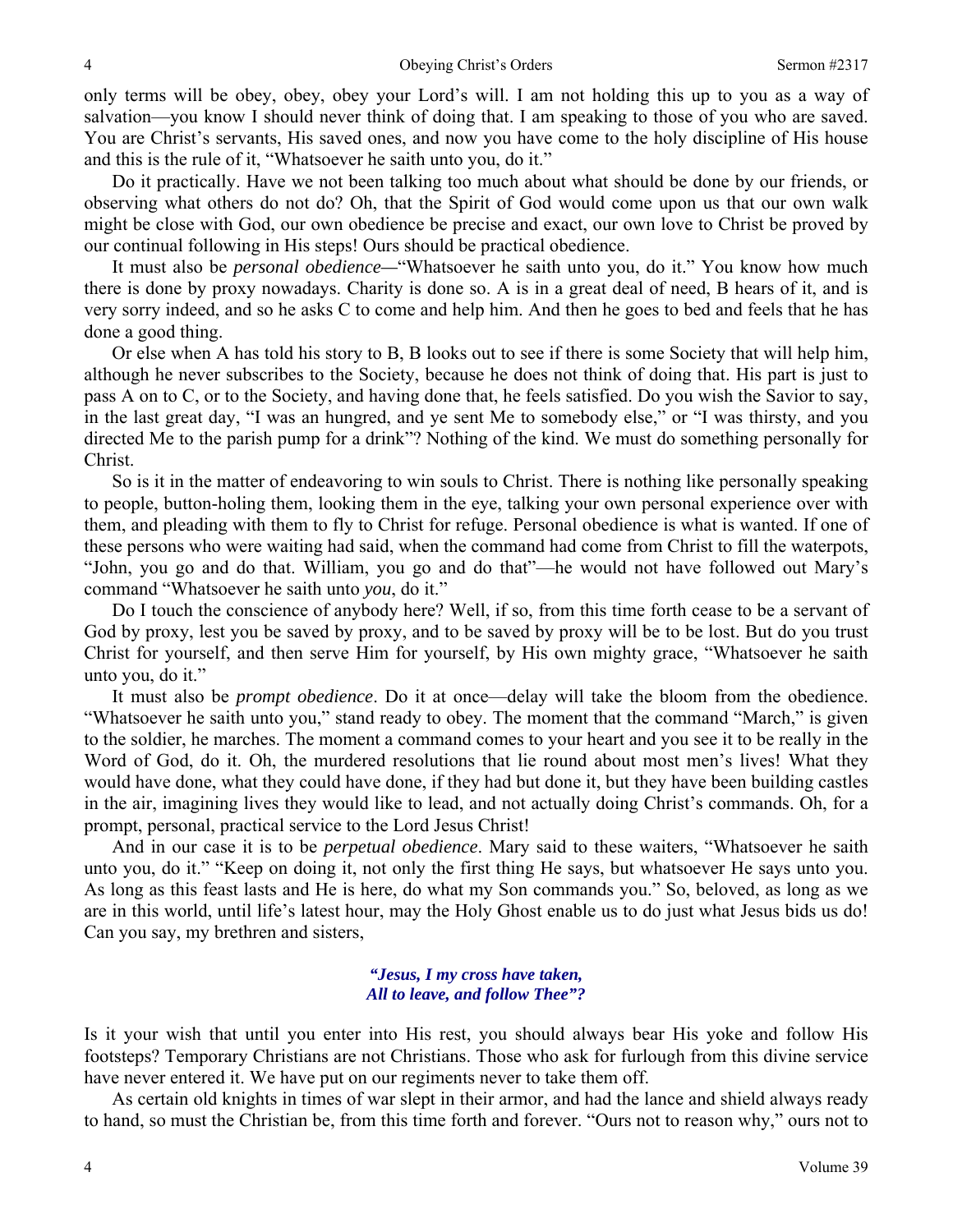Thus I have feebly set before you what it is that we are called to do—that is, to obey Christ's orders.

**II.** Now for a few minutes let us ask, WHY IS THIS TO BE DONE?

Beloved, why were these men to do what Jesus bade them? Let that melt into, "Why are you and I to do what Jesus bids us?"

First, *Christ is by nature worthy of obedience*. I count it an honor to serve Christ. Oh, what is He? Perfect Man, rising nobly above us all. Perfect God, infinitely majestic in His two natures. Why, it seems to me as if we ought to love to do His bidding and long to be conformed to His image! Here is the rest for our aspiring spirit. Here are the glory and the honor and the immortality for which we pant. By the glory of Christ, whom you adore unseen, "Whatsoever he saith unto you, do it."

Beside that, *Christ is our only hope*. All our prospects for the future depend upon Him. Glory be to His blessed name! There is none like Him. If He were gone from us and we could not trust in Him, life would be an endless darkness, an abyss of woe. By all the glory of His nature, and all that we owe to Him, and all that we look for from Him, I charge you, beloved friends, "Whatsoever he saith unto you, do it."

More than that, *He is all-wise, and so fit to lead*. Who but He could get these people out of their trouble at the feast when they wanted wine? He knew the way out of it all—a way that would manifest His own glory, make His disciples believe in Him, and make everybody round about happy. But if He did not show the way, nobody could. So let us obey Him, for His commands are so wise. He never has made a mistake and He never will. Let us commit our way unto His keeping and whatever He says unto us, let us do it.

Besides, beloved, *Christ has hitherto rewarded our obedience before*. Did you ever act rightly and after all find it a mistake? Some of us have had to do very grievous things in our time that have gone sorely against the grain. Would we do them again? Ay, that we would, if they cost ten times as much! No man has ever, in looking back, to regret that he followed the voice of conscience and the dictates of God's Word—and he never will, though he should even go to prison and to death for Christ's sake. You may lose *for* Christ, but you shall never lose *by* Christ. When all comes to be totaled up, you shall be a greater gainer because of the apparent loss. He has never deceived you and never misled you. Obedience to Him has always brought you real solid peace. Therefore, "Whatsoever he saith unto you, do it."

Yet once more, *Christ is our Master and we must obey Him*. I hope, beloved, that there is no one among us here who would call Him, Master, and yet not do the things that He says. We do not talk about Him as one who was once great, but who is gone away and whose influence is now upon the wane, because He is not up to "the spirit of the age." No, but He still lives and we still commune with Him. He is our Master and Lord.

When we were baptized into His death, it was no mere matter of form, but we were dead to the world and we lived to Him. When we took His sacred name upon us and were called Christians, it was no sham—we meant that He should be Captain, King, and Master of our spirits. He is no Baali, that is, domineering lord, but He is Ishi, our Man, our Husband, and in His husbandly relationship He is Lord and Governor of every thought and every motion of our nature.

Jesus, Jesus, Your yoke is easy and your burden is light! It is joyous to bear it. To get away from it would be misery indeed, and that is one reason why I say to you tonight, "Whatsoever he saith unto you, do it," because if you do not, you cast off your allegiance to Him—and what are you going to do then?

To whom will you go if you turn away from Him? Every man must have a master. Will you be your own master? You cannot have a greater tyrant. Will you let the world be your master? Are you going to be a servant of "society"? There are no worse slaves than these. Are you going to live for self, for honor, for what is called, "pleasure"? Ah, me, you may as well go down to Egypt, to the iron furnace, at once!

To whom can we go? Jesus, to whom can we go, if we go away from You? You have the words of eternal life. "Bind the sacrifice with cords, even unto the horns of the altar." Throw another bond of love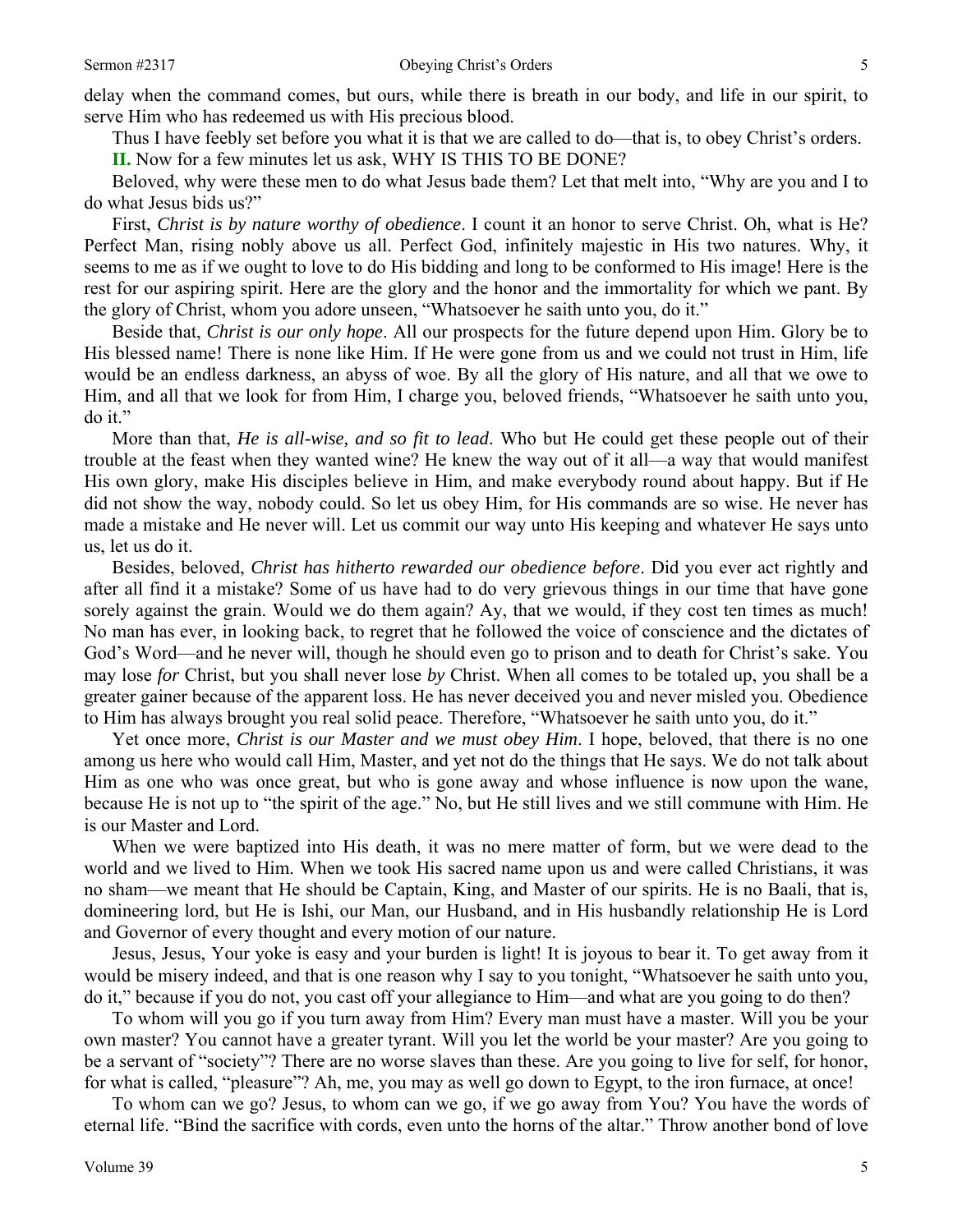about me, another cord of sweet constraint, and let me never ever think of parting with You. Let me be crucified to the world and the world to me.

Do not your hearts pray after that fashion? Oh, to be wholly Christ's, entirely Christ's, forever Christ's! Yes, yes, we will listen to the command, "Whatsoever he saith unto you, do it." I have given you the reason why we should obey Christ's orders.

**III.** And now, beloved, let me occupy the last few minutes in answering this question, WHAT WILL FOLLOW FROM THIS OBEDIENCE?

Suppose we do whatever Christ commands us, what then? I will tell you what then.

The first thing is, that you will feel *free from responsibility*. The servant who has done what his master has bidden him, may in his own mind fear that some dreadful consequences may follow, but he says to himself, "It will be no fault of mine. I did what I was bidden to do."

Now, beloved, if you want to get rid of the whole burden of life, by faith do whatsoever Christ commands you. Then, if the heavens should seem about to fall, it would be no business of yours to shore them up. You have not to mend God's work and keep it right. I remember what Mr. John Wesley said to his preachers—"Now, brethren, I do not want you to mend my rules. I want you to obey them." That is pretty strong from John Wesley, but from our Lord Jesus Christ it comes most suitably.

He does not want us to get to altering, and mending, and touching up, and looking at consequences. No. Do exactly what He tells you and you have nothing to do with the consequences. You may have to bear them, but that He will give you grace to do—and it shall be your joy to bear all ill consequences that come of firm obedience to Christ.

This kind of doctrine does not suit the year 1889. If you go over to Scotland and see where the Covenanters' graves are, anybody who thinks according to the spirit of this age will say that they were just a lot of fools to have been so stubborn and so strict about doctrine as to die for it. Why, really, there is not anything in the new philosophy that is worth dying for! I wonder whether there is any "modern thought" doctrine that would be worth the purchase of a cat's life?

According to the teaching of the broad school, what is supposed to be true today may not be true tomorrow, so it is not worth dying for. We may as well put off the dying till the thing is altered—and if we wait a month, it will be altered, and thus, at the last, you may get the old creed back again. The Lord send it and send us yet a race of men who will obey what He bids them, and do what He tells them, and believe what He teaches them, and lay their own wills down in complete obedience to their Lord and Master! Such a people will feel free from responsibility.

Then you shall feel a *sweet flow of love to Christ*. The disobedient child—well, he will not be turned out of the house, because he will not do the bidding of his mother and father. But when he does not submit to the rule of the house, he has a hard time of it and he ought to have. There is that evening kiss, it is not as warm as it would have been. And that morning greeting, after long disobedience, has no happiness in it. And indeed, the more kind father and mother are, the more unhappy he is.

And the sweet love of Christ is such that it makes us unhappy in disobedience. You cannot walk contrary to Christ and yet enjoy fellowship with Him. And the more dear and near He is to you, so much the wider does the gap seem to be when you are not doing His bidding.

Besides, there is no *carrying out your faith* except by doing as He bids you. That faith which lies only in a creed, or in a little pious book, is not good for much. Faith does what Christ bids it do and it delights to do so. It rejoices to run risks, it delights to put off from the land, and get out to sea. It is glad to sacrifice itself when Jesus calls for it, because faith cannot be satisfied without bearing fruit and the fruit of faith is obedience to Him in whom we believe.

Beloved, I also think that if we will obey Christ in what He says, we shall be *learning to be leaders*. Wellington used to say that no man is fit to command until he has learned to obey—and I am sure that it is so. We shall never see a race of really first-rate men unless our boys and girls are made to obey their parents in their childhood. The essential glory of manhood is lost when disobedience is tolerated and certainly, in the church of God, the Lord does put His leading servants through very severe ordeals. The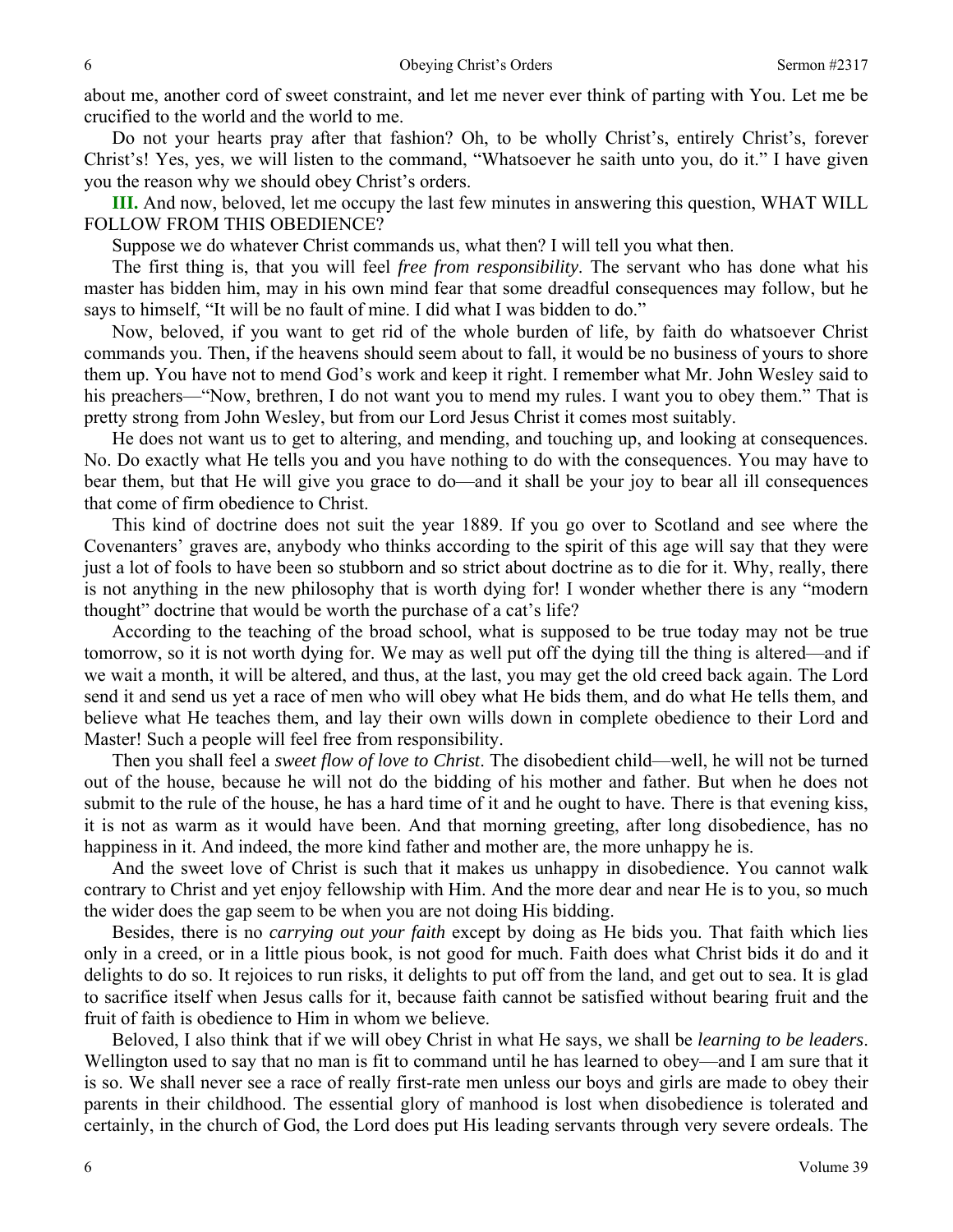best place for the books of a minister is not his library, but a sick-bed very often. Affliction is our school and before we can deal with others, God must deal with us. If you will not obey, you shall not be set to command.

And lastly, I do believe that learning to obey is *one of the preparatives for the enjoyments of heaven*. Why, in heaven, they have no will but God's will! Their will is to serve Him and delight themselves in Him. And if you and I do not learn here below what obedience to God is, and practice it, and carry it out, how could we hope to be happy in the midst of obedient spirits?

Dear hearers, if you have never learned to trust Christ and obey Him, how can you go to heaven? You would be so unhappy there that you would ask God to let you run into hell for shelter, for nothing would strike you with more horror than to be in the midst of perfectly holy people who find their delight in the service of God. May the Lord bring us to this complete obedience to Christ! Then this world will be an inclined plane, or a ladder such as Jacob saw, up which we shall trip with holy gladness till we come to the top and find our heaven in perfect obedience to God.

It is not Mary who speaks to you tonight, but it is the church of God, the mother of all who truly love Christ, and she says to you, "Whatsoever he saith unto you, do it," and if you will do it, He will turn the water into wine for you. He will make your love more glad and happy than it ever would have been without obeying Him and He will provide for you. Obey Him and He will comfort you. Obey Him and He will perfect you. Be with Him in the ways of duty and you shall be with Him in the home of glory.

The Lord grant this, of His infinite grace, giving to us to know the will of Christ, and then working in us to will and to do of His own good pleasure! Amen and Amen.

### **EXPOSITION BY C. H. SPURGEON**

### *JOHN 2:1-11*

Our Savior had lived on the earth for thirty years and had worked no miracle. There was the hiding of His power. He had been subject unto His parents and had lived in obscurity. Now He has broken through the obscurity and He begins His public ministry by working a miracle.

#### **Verse 1.** *And the third day there was a marriage in Cana of Galilee.*

"The third day." John keeps a kind of diary for Christ. In those first days there was something for every day and they were a specimen of the whole life of the Savior. He could never say, like Titus, "I have lost a day." Every day had its deed, glorifying to God, and blessed to men. Let us also try to labor for Christ every day—let there be no day without its mark. May God grant that there may be something to make every day memorable.

"And the third day there was a marriage in Cana of Galilee." The first miracle of our Lord was not wrought at Jerusalem, but away there in the back settlements, in "Galilee of the Gentiles." It was necessary for Him to be seen and to work miracles which might be seen, but He began in an obscure region, among a despised people.

#### **1.** *And the mother of Jesus was there:*

This expression leads to the belief that there was some kind of kinship between the bridegroom or the bride and the mother of Jesus, for it is not said that she was *invited* to be there, but that she "was there."

#### **2.** *And both Jesus was called, and his disciples, to the marriage.*

Happy marriage, where Christ is invited to be present! Where Christ goes, His disciples go. If they suffer with Him, they also rejoice with Him. If He goes to a feast, they must go, too—"Both Jesus was called, and his disciples." They were only five, but five is a large number to add to a poor family's wedding party. It shows the generosity of their heart that they invited Jesus to come and bring His disciples. And He went to put honor upon marriage, especially as He foresaw that the day would come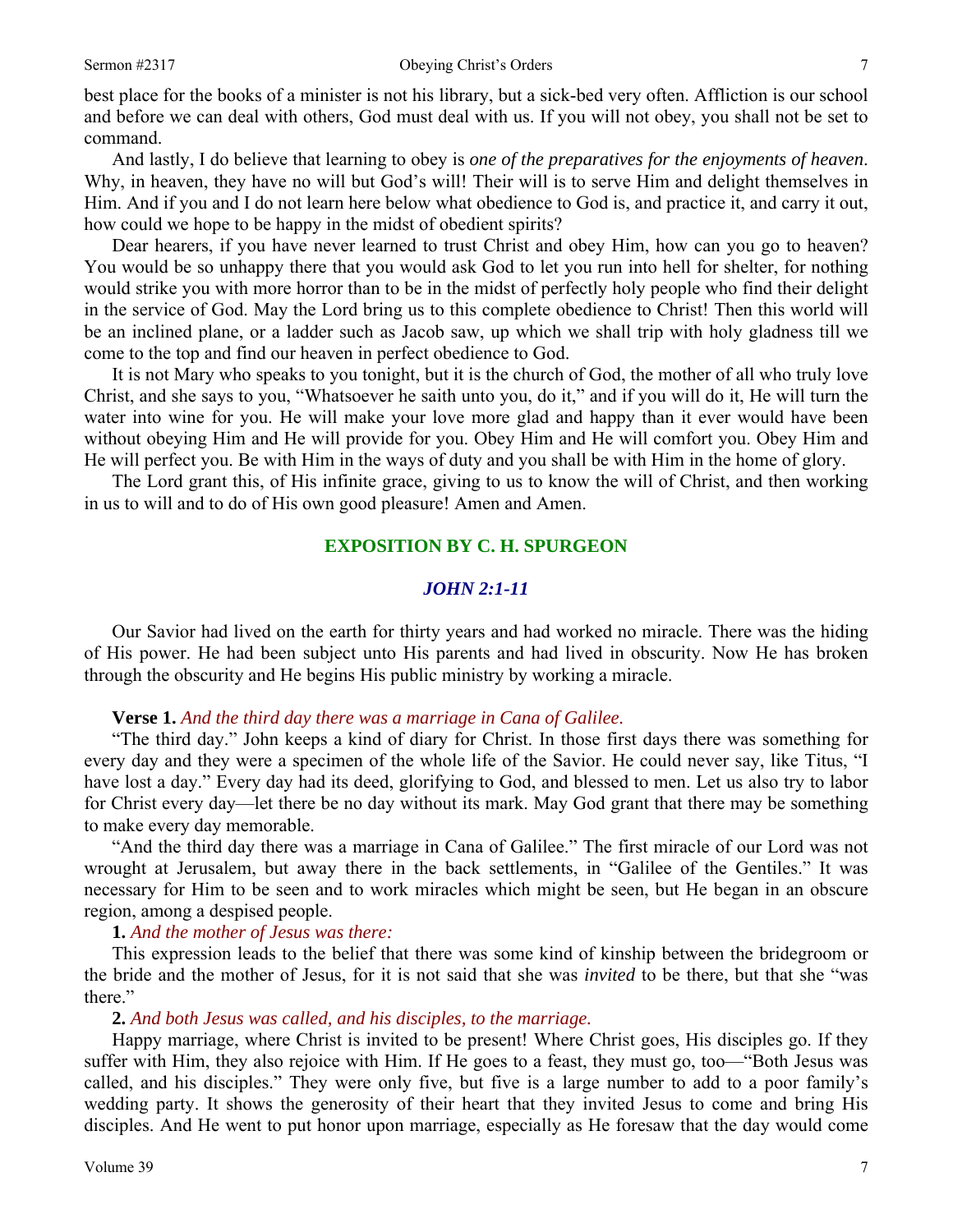when the apostate church of Rome would reckon marriage to be dishonorable and not permit one who was married to officiate as a minister.

### **3.** *And when they wanted wine, the mother of Jesus saith unto him, They have no wine.*

I notice that John calls Mary "the mother of Jesus." I suppose he had in his mind the dying words of Christ, "Behold thy mother!" Such things make a deep impression upon us and we are apt, when writing, to use the phrases that have been burnt into the memory. "The mother of Jesus." Because she has been too much exalted in the Romish church, I fear that we run to the other extreme, and think too little of this woman to whom the angel Gabriel said, "Hail, thou that art highly favored, the Lord is with you: blessed art thou among women."

"They wanted wine." They had not been long married before there was want in the house. Even in the brightest days of life, they wanted something more. And when the mother of Jesus saw that they were in want and that the marriage festival would be dishonored, so she went to her Son and she said, "They have no wine." I fear she spoke a little like an ordinary mother addressing her son, but the time had come when that discipline was to end. Mary was not His mother as the Son of God. He was about to work a miracle, and He would have her and all His relatives know that He would not use His miraculous powers merely for their advantage, but for the glory of God and the instruction of men.

### **4.** *Jesus saith unto her, Woman, what have I to do with thee? mine hour is not yet come.*

It was a very difficult position for Him to be in—to act the part of a loving and obedient son as far as His manhood was concerned, and yet, as the Son of God, by no means to compromise His divine character, but to stand out there as being under no influence of the flesh. Just as we are not to know Christ after the flesh, so He no longer knew mother, or brother, or friend, according to earthly relationship. And when Mary intruded her motherhood upon Him, it was but right and fitting that He should say, "What have I to do with thee? mine hour is not yet come."

The Savior had an hour for everything—an hour for suffering and an hour for working. And He did everything punctually, promptly to the minute. That was one of the beauties of His life—"Mine hour is not yet come." Perhaps He meant, "My hour to work this miracle is not yet come" and He would not be hurried by anybody.

Beloved, it is not easy to be familiar with Christ, as I trust we are, and yet always to maintain humble deference to His sacred will. Never let us pray as if we were dictators or His equals. We must keep our place, however near we come to the dear bosom of our Lord. He is still in heaven and we are upon earth. He is the Master, we are the servants—and if we are as favored as His mother was, we must not go too far, as she did.

### **5.** *His mother saith unto the servants, Whatsoever he saith unto you, do it.*

This holy woman took the rebuke in silence. She said nothing. She felt the force of Christ's words she proved that she did by now fully believing that He would do something or other. Had He not said, "Mine hour is not yet come"? Did not that mean that the hour would come and that He would do something by-and-by? So she quietly accepted His reproof.

Oh, you who are in great trouble, you feel as if you could force the hand of Christ, but you must not think of doing that. Even if you could have power over Him, you would be very foolish to use it. Let Him alone. He knows best how and when to show His grace towards you. Keep silence before Him and in patience commit your way unto Him.

## **6.** *And there were set there six waterpots of stone, after the manner of the purifying of the Jews, containing two or three firkins apiece.*

I admire the accuracy of the Holy Spirit. John does not know exactly how much these vessels held. They were not made to measure things in, so he writes, "containing two or three firkins apiece." Let us always speak correctly. Sometimes, "almost," or, "thereabouts," will be words that will save our truthfulness. Let us not speak positively when we do not know. And when the accuracy of a statement is necessary, and we cannot give it in terms that are definite, let us give it in words like these, "containing two or three firkins apiece."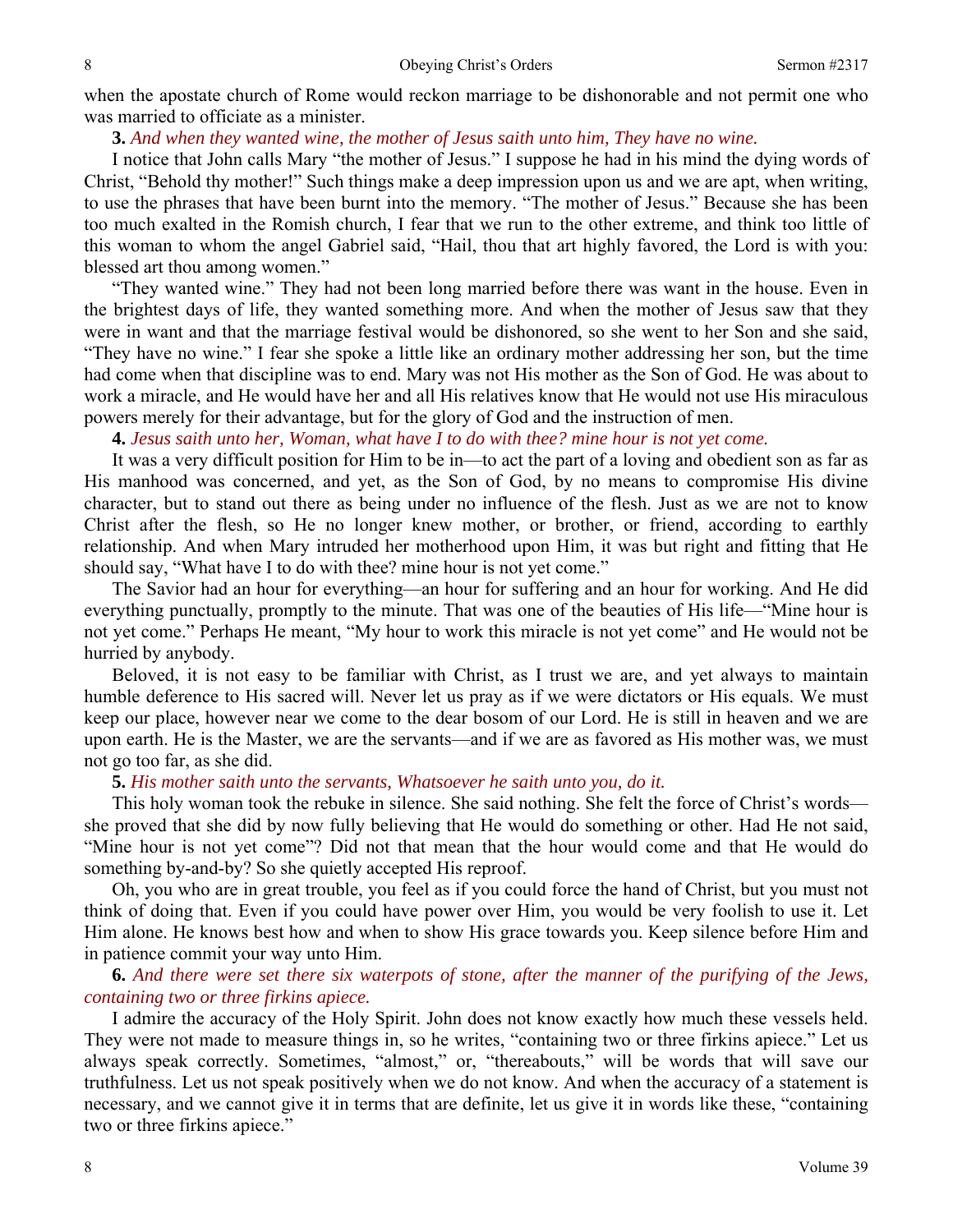#### Sermon #2317 Obeying Christ's Orders 9

These were great "waterpots of stone." Stone will not, as a rule, hold the flavor of anything that has been in it, like an earthen vessel would do. So these pots, which had contained nothing else but water, could not be suspected of having any lees of wine concealed therein, or any flavoring material that would make the water taste like wine. No, they were genuine stone waterpots.

**7.** *Jesus saith unto them, Fill the waterpots with water. And they filled them up to the brim.* 

There was no fear of anything but water being there—"They filled them up to the brim." They obeyed Christ to the letter. If Christ says to you, "Fill the waterpots with water," fill them up to the brim. Never cut down His commandments—carry them out as far as the largest interpretation can go. When you are bidden to believe in Him, believe in Him up to the brim. When you are told to love Him, love Him up to the brim. When you are commanded to serve Him, serve Him up to the brim.

**8.** *And he saith unto them, Draw out now, and bear unto the governor of the feast. And they bare it.*

"Draw out now." "*Now*." He had not turned the water into wine by any incantation. He simply willed it and it was done. He said, "Draw out now." He did not need to leave it unnoticed, because He had not worked a miracle before and He could not really say whether this was one. He was sure it was, so He said to the servants, when they had filled the waterpots with water, "Draw out now. Do not bring it to Me for Me to taste it. I know what it is. Take it to the chairman of the festival, to him who sits at the head of the table and is the judge of the wine." "And they bare it."

The holy confidence of Christ is admirable. May we be able, by faith, so to work, with a calm consciousness of divine help! But notice this. Whenever the Lord fills any of you with a blessing, think that you hear Him say, "Draw out now." He does not fill these pots that they may be kept full. "Draw out now."

Did you have a good time last Monday night at the prayer meeting? Some of us had. "Draw out now." Have you lived near to God of late and are you very happy? "Draw out now." If He has filled you up to the brim, draw out now, for, if you try to store it up, it will become useless. Selfishness will poison it all.

**9.** *When the ruler of the feast had tasted the water that was made wine, and knew not whence it was: (but the servants which drew the water knew;) the governor of the feast called the bridegroom,—* 

There was no collusion, for the governor, who tasted it, did not know where it came from. And the servants, who knew where it came from, did not taste it, so that they did not know what it was like. If anybody objects to the Savior making wine, I think that the best reply is that all the wine which is made of water will do nobody any hurt, and the more of it the better. And this was so made, certainly. They say that there is a devil in every grape. There were no grapes here and I am afraid that there is not much of them in most of the wine that is made nowadays—there is something worse than devil in that.

**10.** *And saith unto him, Every man at the beginning doth set forth good wine; and when men have well drunk, then that which is worse: but thou hast kept the good wine until now.*

That the governor of the feast did not understand, but he admired it, and here is a picture of what our Lord always does. He gives His people the best last. At first, the wine of the kingdom is mingled with much bitterness, salt tears of sorrow flow into it, but it improves as we go on and when we shall drink it with Him, in the kingdom of God, what will it be like?

The joy of Christ's love on earth is heaven, but when we get to heaven and drink it fresh from the everlasting spring, what will that joy be? Oh, the blessedness laid up for the people of God! We pluck some of the fruit from the trees and eat it, but the fruits laid up in the fruit-chamber, to get ripe by-andby, are the very pick of the fruit of the tree of life. You who live for the world have had your best already, but as for our feast with Christ, we go from good to better, and from better to the best.

**11.** *This beginning of miracles did Jesus in Cana of Galilee, and manifested forth his glory;* 

Moses turned water into blood. Christ turned water into wine. One brought a curse upon the common things of daily life. The other put an added sweetness and blessing into them.

**11.** *And his disciples believed on him.*